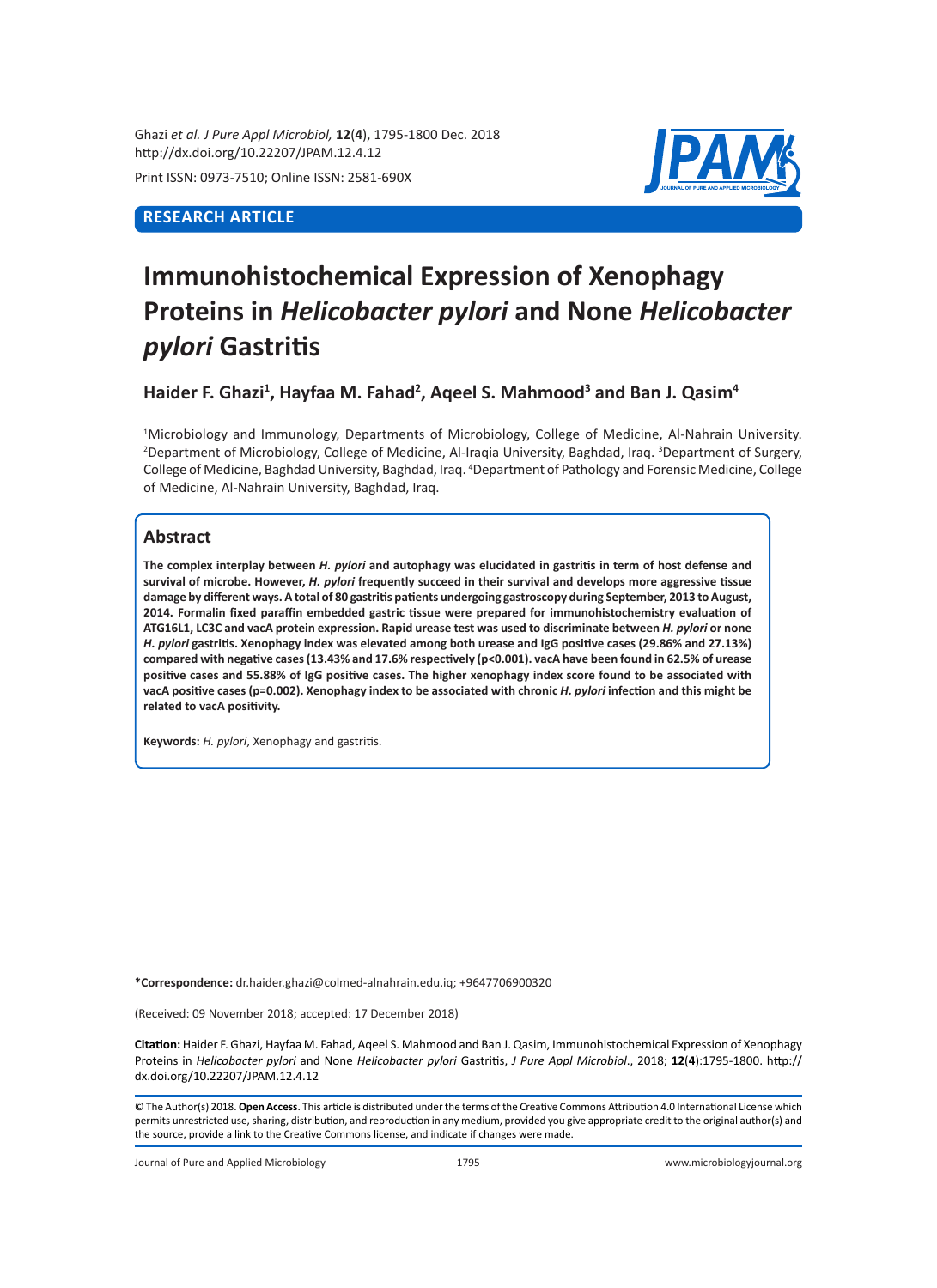#### **INTRODUCTION**

TheGram-negative bacteria *"Helicobacter pylori"* being one of the most common bacterial infections worldwide<sup>1</sup>. H. pylori possess wide range of tissue pathology like: atrophic gastritis, peptic ulcer and neoplasia<sup>2</sup>. Chronic gastritis represents the most frequent gastropathy depending on the intensity and persistence of bacterium<sup>3</sup>. H. pylori infection activates an inflammatory response in its host which leads to the recruitment of macrophages, neutrophils, and lymphocytes to the gastric tissue<sup>4</sup>. H. pylori can efficiently inhibit its own uptake by these professional phagocytes. This antiphagocytic phenotype which constitute the majority of these bacterium can reside within the mucosa or with the epithelium<sup>5-8</sup>, macrophages<sup>9</sup>, and dendritic cells (DCs)<sup>10</sup>.

Xenophagy is a specific form of autophagy that targets intracellular pathogens as cargo and makes critical contributions to both the innate and adaptive immune response to infection<sup>11</sup>. In general, the induction of autophagy by pathogenic bacteria is triggered by virulence factors or bacterial components<sup>12</sup>. Vacuolating cytotoxin-A, VacA, one of the most important virulence factors produced by *H. pylori* causing massive cytoplasmic vacuolation in cultured cells<sup>13</sup>. In vitro studies have been reported that vacA can modulate host cell activities including autophagy $14$ . To the best of our knowledge, no clinical data have reported an association between the presence of vacA and xenophagy markers. This study aims to investigate the possible association between the presence of vacA toxin and "xenophagy index" LC3C/ATG16L1 ratio determined by immunohistochemistry.

#### **PATIENTS AND METHODS**

This cross-sectional analytical study conducted in the department Microbiology & Immunology and Pathology Department, College of Medicine, AL-Nahrain University during the period of September, 2013 to August, 2014. A total of 80 patients attending gastroenterology units in Gastroenterology and Hepatology Teaching Hospital and Al-Emamain Al-Kadhemain Medical City suffering from dyspepsia and requiring upper gastrointestinal endoscopy were included. The study was approved by College of Medicine – AL-Nahrain University institutional review board, and written informed consent was obtained from each patient.

From each patient, blood sample was taken and serum was separated and stored in - 20°C for serology (anti *H. pylori* IgM and IgG antibodies) according manufacturer instruction. Two endoscopic biopsies were taken from the lesion of stomach, one of these biopsies was processed as soon as possible for rapid urease test and the second one preserved in neutral buffered formalin for routine Hematoxylin and eosin stain and immunohistochemistry.

The tissue sections were stained by ATG16L1 (bs-4007R) and LC3C (bs-20416R) polyclonal antibodies purchased from Bioss ® and visualized by LSAB System-HRP Dako (K0679). The immunoreactivity was evaluated by calculating the percentage of positive protein expression. The relative xenophagy index were calculated by dividing LC3C over ATG16L1 percentage of expression, then scoring system were expressed according to decimal intervals as the follow; score 1: ≤0.1, score 2: 0.11-0.2, score 3: 0.21-0.3, score 4: 0.31-0.4 and so on.

#### **Statistical analysis**

The statistical analysis was done by using Graphpad PRISM ® version 6. Crosstab model used to estimate association of allelic variant among study groups and relative risk (RR) and corresponding 95% CIs were estimated. ANOVA test were used to compare means of numerical variables between more than two groups.

#### **RESULTS**

The study subjects comprise 80 patients their mean age was 40.31 and ranged from 15- 69 years old. Female were 48 patients, 21 were smokers, only 5 were alcohol drinkers, 64 patients presented with abdominal pain, 44 with nausea, 37 with vomiting. According to rapid urease test, 40 patients were *H. pylori* positive and 40 patients were considered as negative.

The serological evaluation of serum anti-*H. pylori* IgM antibody were detected in 6 patients, while, 34 patients were IgG positive.

## **LC3C (Xenophagy marker) is differentially expressed in gastritis**

The gastric epithelial cells were evaluated for expression of LC3C among gastritis patients.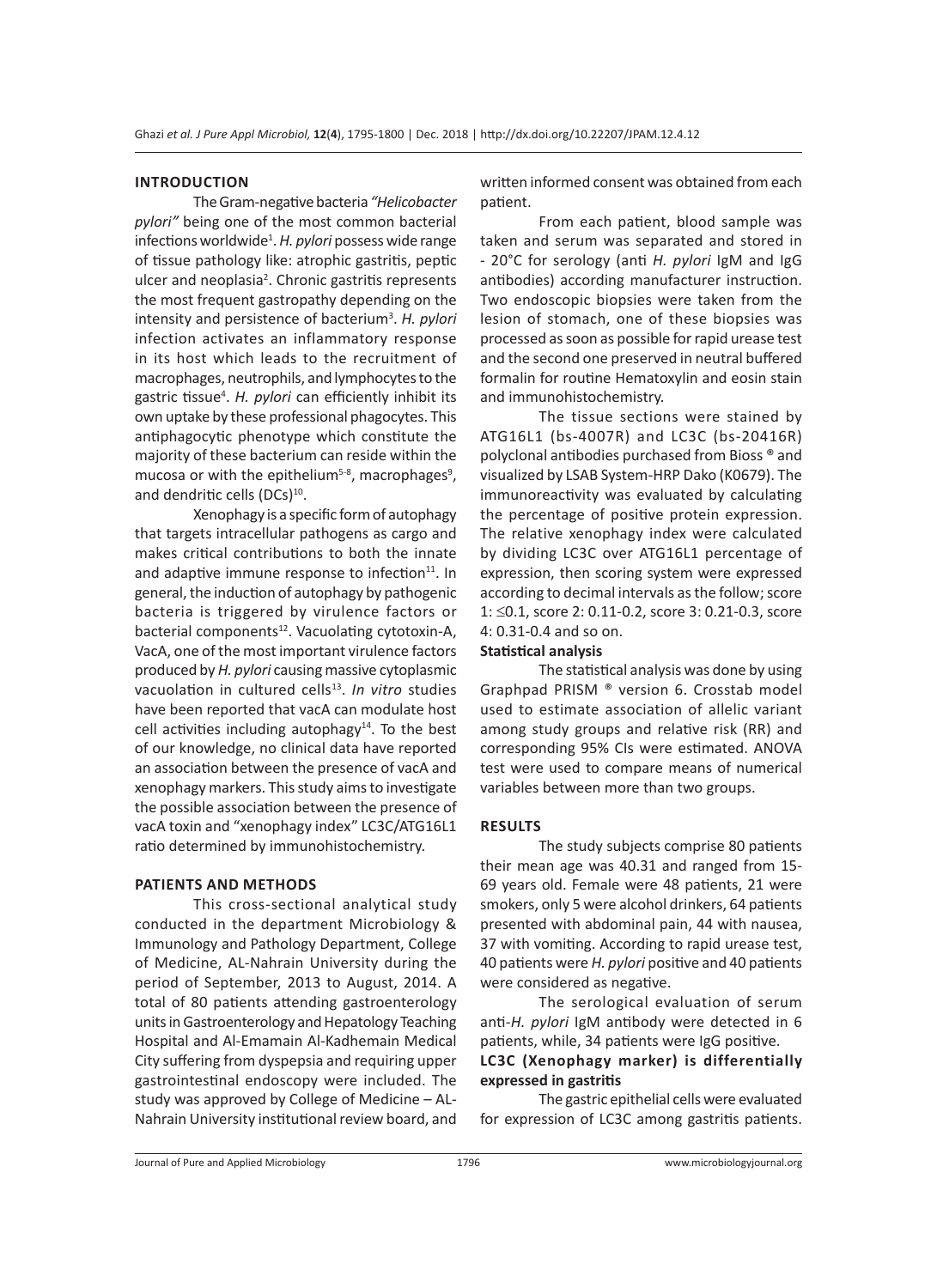According to rapid urease results, LC3C WAS highly expressed in tissue biopsies with positive rapid urease 23.78±7.49 than those negative group 8.55±3.8 (p<0.001), while, none significant difference of LC3C molecule between patients whom IgM positive 16.83±10.55 and those with IgM negative  $16.11\pm9.67$  (p=0.861). interestingly, IgG positive cases have had statistically significant (p<0.001) LC3C expression in gastric epithelium (20.62±9.16) compared with those IgG negative (12.87±8.75). Autophagy related protein (ATG16L1) were significantly higher in expressed in epithelial cells with positive urease test (79.47±5.94) compared with urease negative group (64.73±11.35).

While, none significant difference in the mean of ATG16L1 expression between IgM positive group (69.33±16.65) and IgM negative group (68.57±11.2), also, between IgG positive group (73.32±10.71) and IgG negative group (69.46±12.18).

These results might indicate an increased expression of xenophagy related molecules in gastric epithelial cells in patients with an evidence of presence of *H. pylori* with active urease test in their tissue or who had been previously infected

with the bacterium as indicated by positive serum IgG. This suggestion has been noted when we divided LC3C over ATG16L1 percentage of expression to suggest a relative xenophagy index, accordingly, this index was higher among rapid urease tissue biopsies (29.86±8.94) and IgG positive group (27.13±10.81) compared with negative urease group (13.43±5.96) and IgG negative group (17.6±9.74) p value <0.001) (Table 2).

**Table 1.** Patients characteristics included in the study

|                                                                                                                                                                  | Value                                                                                                    |
|------------------------------------------------------------------------------------------------------------------------------------------------------------------|----------------------------------------------------------------------------------------------------------|
| Age (years) mean±SD<br>Median (Min-Max)<br>Gender male (%)<br>Smoker (%)<br>Drinker (%)<br>Abdominal pain (%)<br>Nausea (%)<br>Vomiting (%)<br>Rapid urease test | 40.31±13.85<br>39 (15-69)<br>32 (40)<br>21(26.2)<br>5(6.2)<br>64 (80)<br>44 (55)<br>37 (46.2)<br>40 (50) |
| lgM<br>lgG                                                                                                                                                       | 6(7.5)<br>34 (42.5)                                                                                      |

Total number= 80.

|                    |                         | Rapid urease test |                        | lgM                                                          |                                                | IgG          |                  |
|--------------------|-------------------------|-------------------|------------------------|--------------------------------------------------------------|------------------------------------------------|--------------|------------------|
|                    |                         | No (n=40)         | Yes (n=40)             | No (n=74)                                                    | Yes (n=6)                                      | No (n=46)    | Yes $(n=34)$     |
| LC3C               |                         | $8.55 \pm 3.8$    | 23.78±7.49             | 16.11±9.67                                                   | 16.83±10.55 12.87±8.75                         |              | $20.62 \pm 9.16$ |
|                    | $< 0.001$ **<br>P value |                   |                        | 0.861 <sup>NS</sup>                                          |                                                | $< 0.001**$  |                  |
| ATG16L1            |                         |                   | 64.73±11.35 79.47±5.94 |                                                              | 68.57±11.2 69.33±16.65 69.46±12.18 73.32±10.71 |              |                  |
|                    | P value                 |                   | $< 0.001$ **           | $0.210^{N5}$                                                 |                                                | $0.144^{N5}$ |                  |
| LC3C/ATG16L1 ratio |                         | 13.43±5.96        |                        | 29.86±8.94  21.48±11.29  23.67±10.77  17.6±9.74  27.13±10.81 |                                                |              |                  |
| (Xenophagy Index)  |                         |                   |                        |                                                              |                                                |              |                  |
|                    | P value                 | $< 0.001**$       |                        | $0.649^{NS}$                                                 |                                                | $< 0.001**$  |                  |
|                    | Score 1                 | 14 (35)           | 0(0)                   | 14 (18.9)                                                    | 0(0)                                           | 12 (26.1)    | 2(5.9)           |
|                    | Score 2                 | 22(55)            | 3(7.5)                 | 22 (29.7)                                                    | 3(50)                                          | 19 (41.3)    | 6(17.6)          |
| Xenophagy          | Score 3                 | 4(10)             | 20(50)                 | $22(29.7)$ $2(33.30)$                                        |                                                | 11 (23.9)    | 13 (38.2)        |
| index              | Score 4                 | 0(0)              | 12 (30)                | 12 (16.2)                                                    | 0(0)                                           | 3(6.5)       | 9(26.5)          |
|                    | Score 5                 | 0(0)              | 5(12.5)                | 4(5.4)                                                       | 1(16.7)                                        | 1(2.2)       | 4(11.8)          |
|                    | P value                 |                   | $< 0.001$ **           | $0.407^{NS}$                                                 |                                                | $< 0.001*$   |                  |
| vacA               | Negative                | 39 (97.5)         | 15 (37.5)              | 52 (70.27)                                                   | 2 (33.33)                                      | 39 (84.78)   | 15 (44.12)       |
|                    | Positive                | 1(2.5)            | 25 (62.5)              | 22 (29.73) 4 (66.67)                                         |                                                | 7 (15.22)    | 19 (55.88)       |
|                    | P value                 | < 0.001           |                        | 0.084                                                        |                                                | < 0.001      |                  |

**Table 2.** Immunohistochemical evaluation of autophagy related proteins and xenophagy index.

NS: none statistical significance (p>0.05)

\*: Statistical significance (p≤0.05).

\*\*: Highly statistical significance (p≤0.001).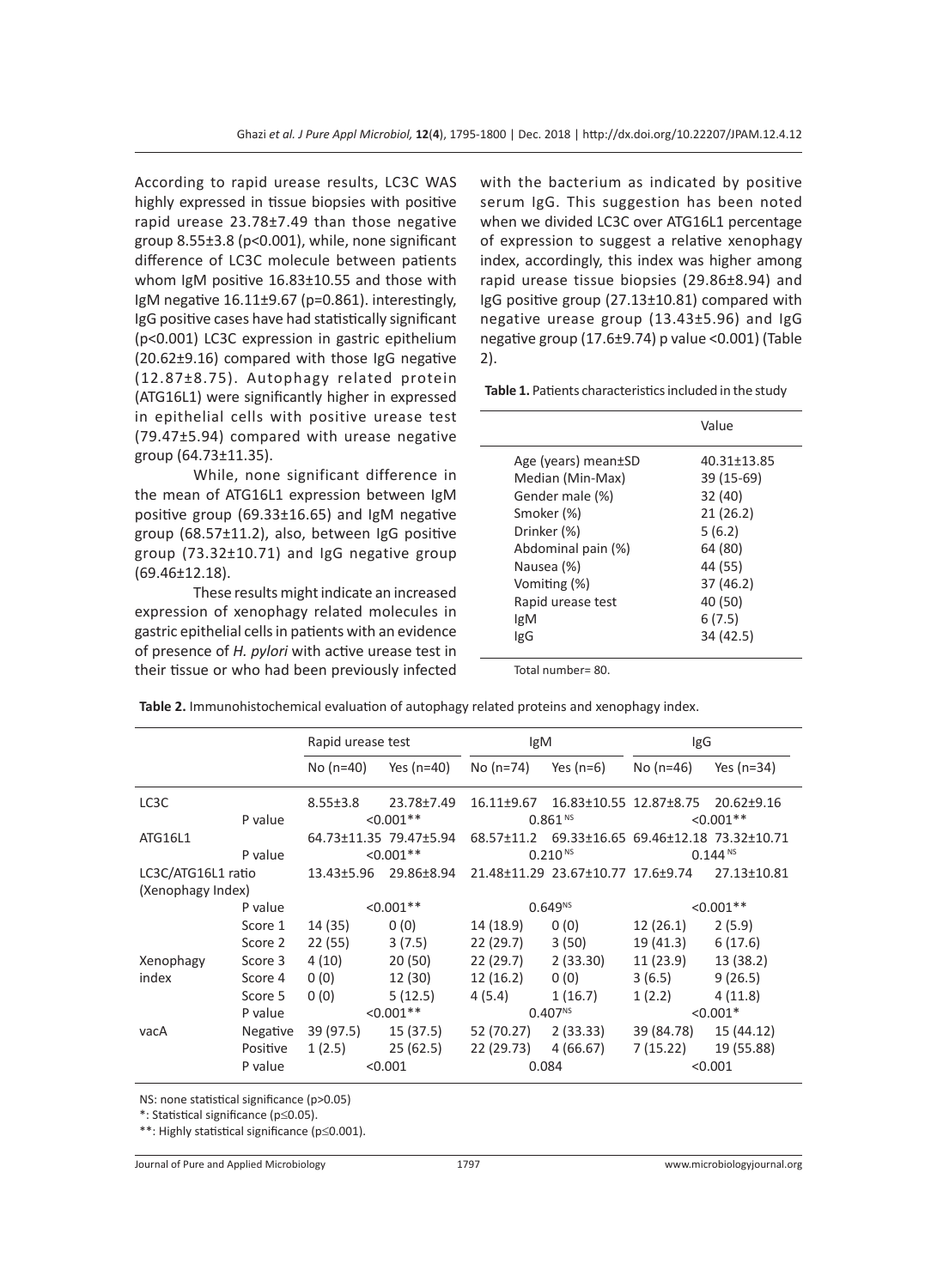#### **Xenophagy index is correlated with vacuolating cytotoxin expression**

Furthermore, this study investigates the expression of vacA protein in gastritis cases using immunohistochemistry staining method. vacA positive cases were 32.5% (26 out of 80 patients). Furthermore, its expression found to be associated with active urease positive cases 62.5% were vacA positive among 40 urease positive cases (p<0.001) and IgG positive cases in which 55.88% were vacA positive (p<0.001). however, none significant association had been found with IgM positive cases p=0.084 (Table 2).

Further analysis of results of vacA protein expression and xenophagy score, the results showed that a statistically significant association (p=0.002). in which, higher percentage 30%, 34% of vacA positive were score 3 and 4 respectively while, in vac A negative cases a higher percentage found in were score 2 and 3 in which 38.89% and 29.63% respectively (Table 3).

#### **DISCUSSION**

The chronicity of *H. pylori* infection, until last decade had been attributed to the complex interaction between virulence factors produced by *H. pylori* like: cagA and vacA and host innate immune defense mechanisms<sup>5,12,15</sup>. The current study provides an index for xenophagy process based on relative protein expression of LC3C/ ATG16L1. The measurement of antimicrobial phagocytosis process is essential to describe an innate immune mechanism against microbe (s) in pathological cases<sup>16</sup>. Here in this study we try to describe the cross-talk between *Helicobacter* 



**Fig. 1.** Immunohistochemical localization of ATG16L1 (A), LC3C (B) and vacA (C), stained by specific primary and visualized by peroxidase staining system on gastritis tissue section. 400X original magnification.

**Table 3.** Association between vacA expression and xenophagy index in gastric epithelial cells

|                                       |          | vacA     |            | Total |  |
|---------------------------------------|----------|----------|------------|-------|--|
|                                       |          | Positive | Negative   |       |  |
|                                       | Score 1  | 2(7.69)  | 12 (22.22) | 14    |  |
|                                       | Score 2  | 4(7.38)  | 21 (38.89) | 25    |  |
| Xenophagy index                       | Score 3  | 8(30.77) | 16 (29.63) | 24    |  |
|                                       | Score 4  | 9(34.62) | 3(5.56)    | 12    |  |
|                                       | Score 5  | 3(11.54) | 2(3.7)     | 5     |  |
| Total                                 | 26       | 54       |            |       |  |
| P value                               | $0.002*$ |          |            |       |  |
| *: Statistical significance (p≤0.05). |          |          |            |       |  |

Journal of Pure and Applied Microbiology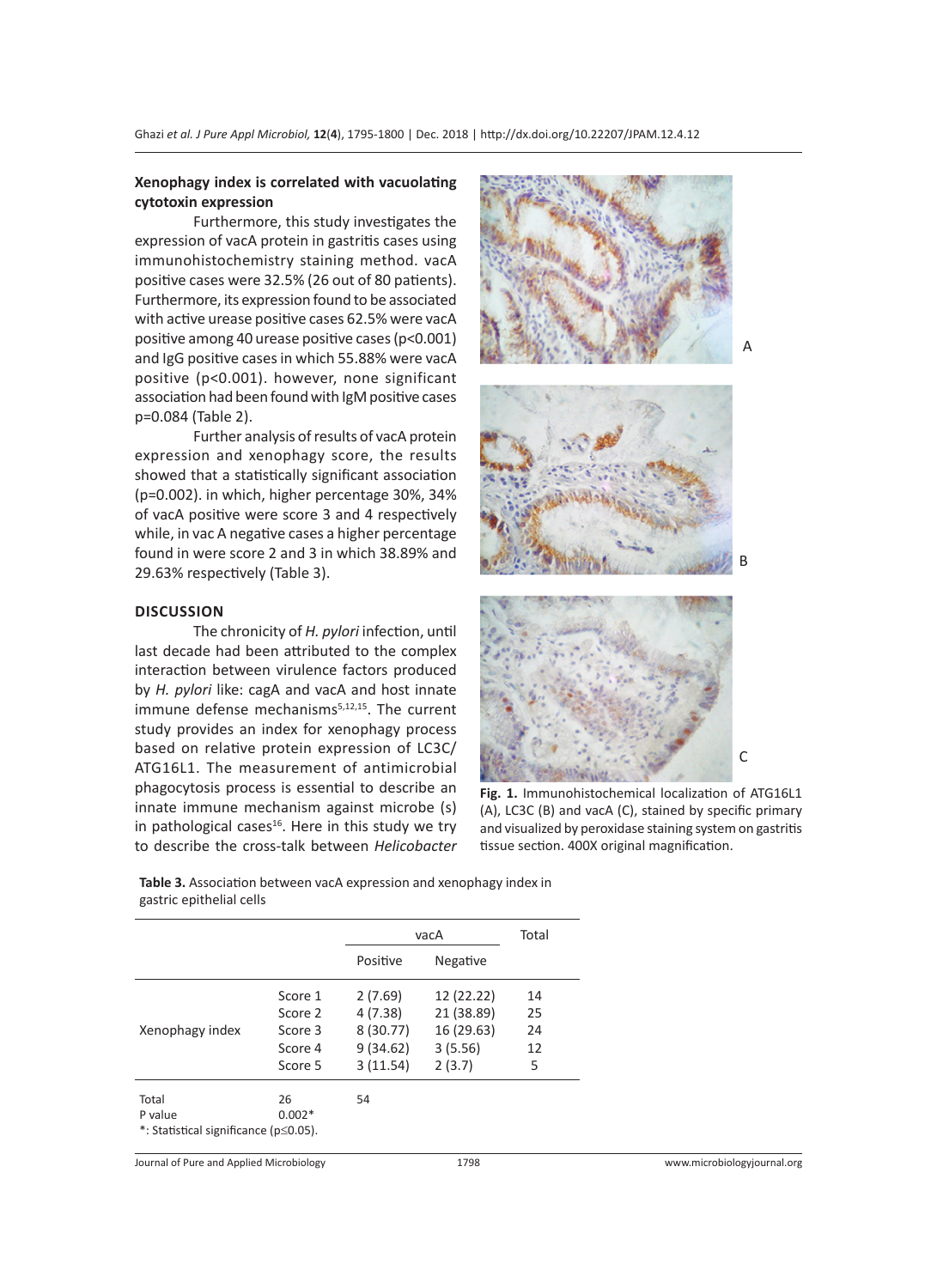*pylori* and gastric epithelial expression of both LC3C and ATG16L1 molecules which are essential for complete phagosome assembly against microbe<sup>17,18</sup>. The results showed that patients with higher expression of xenophagy index were

In this study, it's a first time that reports an association between the presence of vacA protein and higher index of LC3C/ATG16L1 proteins (xenophagy index) in gastric epithelial cells. The localization of these markers in gastric tissue biopsies (Fig. 1) provide an evidence for this relationship. At experimental level, studies have been reported that vacA producing *H. pylori* have the ability to invade AGS cell line, forming large vacuoles, which enhance long term survival of bacteria while vacA negative did not<sup>5</sup>. Furthermore, vacA have the ability to reduce cellular activities like: impaired production of cathepsin D that results in inability to eliminate bacteria<sup>5,19</sup>, inhibition of T cell activation<sup>20,21</sup>, proliferation<sup>22</sup> and induction of apoptosis in gastric epithelial cells<sup>23</sup>.

They found that vacA can modulate cellular autophagy process, Jones, et al., showed that vacA can promote survival in gastric epithelial cell line<sup>5</sup> and macrophages<sup>24</sup>. Furthermore, H. *pylori* trigger phagosome formation within the cell containing bacterial components which is similar to vacA induced vacuoles that characterized by LC3B puncta formation<sup>25</sup>.

This study found an association between active urease secretion and IgG positive patients with higher expression of LC3C protein, higher scores of xenophagy index and vacA positive cases. The chronicity of gastritis was achieved by Gram negative bacterium that actively invade gastric epithelium and evasion of host defense mechanisms. The chronic vacA exposure can promote inhibition of autophagy rather than induction and elimination of bacteria(26) inducing accumulation of lysosomes and larger vacuole containing bacteria(27). Moreover, longer persistence of bacterium would results in more advanced gastro-duodenal ulceration(28) and gastric cancer(15).

Clinically, based on immunohistochemical localization of vacA and determination of xenophagy index (LC3C/ATG16L1 ratio) gives further evidence that this bacterium modulates autophagy process and can persist in gastric epithelial cells of chronic gastritis patients.

## **CONFLICT OF INTEREST**

Authors declares no conflict of interest regarding this work.

## **Funding**

This work is self-funded by authors.

## **ACKNOWLEDGMENTS**

A special thanks to Dr. Ban J Qassim for her efforts in reviewing histopathology reports of patients.

## **REFERENCES**

- 1. Moodley Y, Linz B, Bond RP, Nieuwoudt M, Soodyall H, Schlebusch CM, et al. Age of the association between *Helicobacter pylori* and man. *PLoS Pathog.* 2012;**8**(5).
- 2. Alzahrani S, Lina TT, Gonzalez J, Pinchuk I V., Beswick EJ, Reyes VE. Effect of *Helicobacter pylori* on gastric epithelial cells. *World J Gastroenterol.*  2014;**20**(36):12767–80.
- 3. Ghasemi Basir HR, Ghobakhlou M, Akbari P, Dehghan A, Seif Rabiei MA. Correlation between the intensity of *Helicobacter pylori* colonization and severity of gastritis. *Gastroenterol Res Pract*. 2017;**2017**:10–5.
- 4. Wang Y-H, Gorvel J-P, Chu Y-T, Wu J-J, Lei H-Y. *Helicobacter pylori* Impairs Murine Dendritic Cell Responses to Infection. *PLoS One* [Internet]. 2010;**5**(5):e10844. Available from: http:// dx.plos.org/10.1371/journal.pone.0010844
- 5. Terebiznik MR, Vazquez CL, Torbicki K, Banks D, Wang T, Hong W, et al. *Helicobacter pylori* VacA toxin promotes bacterial intracellular survival in gastric epithelial cells. *Infect Immun*. 2006;**74**(12):6599–614.
- 6. Chu Y-T, Wang Y-H, Wu J-J, Lei H-Y. Invasion and multiplication of *Helicobacter pylori* in gastric epithelial cells and implications for antibiotic resistance. *Infect Immun*. 2010;**78**(10):4157–65.
- 7. Ricci V, Romano M, Boquet P. Molecular cross-talk between *Helicobacter pylori* and human gastric mucosa. *World J Gastroenterol.*  2011;**17**(11):1383–99.
- 8. Tang B, Li N, Gu J, Zhuang Y, Li Q, Wang HG, et al. Compromised autophagy by MIR30B benefits the intracellular survival of *Helicobacter pylori*. *Autophagy*. 2012;**8**(7):1045–57.
- 9. Wang Y-H, Wu J-J, Lei H-Y. The autophagic induction in *Helicobacter pylori*-infected macrophage. *Exp Biol Med* (Maywood). 2009;**234**(2):171–80.